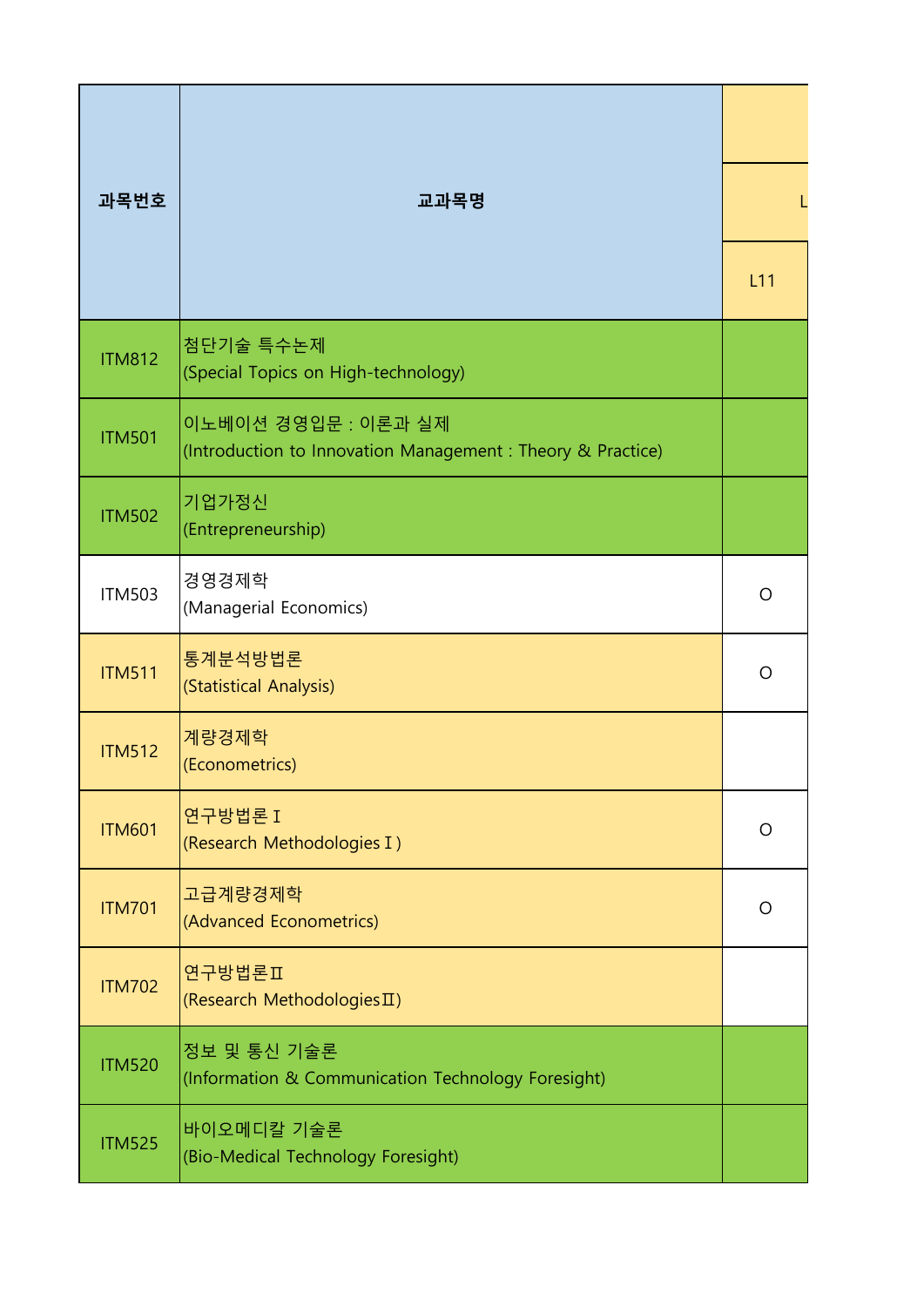| <b>ITM530</b> | 에너지,환경,물,지속가능성 기술론<br>(Energy, Environment, Water, and Sustainability Technology<br>Foresight) |         |
|---------------|------------------------------------------------------------------------------------------------|---------|
| <b>ITM531</b> | 나노 융합 기술사업화<br>(Nano-Convergence Technology Business Foresight(NTB))                           |         |
| <b>ITM504</b> | 재무와 회계<br>(Finance and Accounting)                                                             | O       |
| <b>ITM505</b> | 마케팅관리<br>(Marketing Management)                                                                | $\circ$ |
| <b>ITM540</b> | 혁신 사업 전략<br>(Strategy for Innovative Business)                                                 | $\circ$ |
| <b>ITM550</b> | 기술경영을 위한 재무론<br>(Finance for technology Executive)                                             | $\circ$ |
| <b>ITM560</b> | 혁신조직과 리더쉽<br>(Leadership for Innovative Organization)                                          | $\circ$ |
| <b>ITM570</b> | 공정 및 운영관리                                                                                      |         |
|               | (Process and Operations Management)                                                            |         |
| <b>ITM580</b> | 지적재산권관리 및 비즈니스에 필요한 법개론<br>(Survey of Intellectual Property and Business Law)                  |         |
| <b>ITM561</b> | 협상과 커뮤니케이션<br>(Negotiation and Communication)                                                  |         |
| <b>ITM565</b> | License 계약<br>(License Agreement)                                                              |         |
| <b>ITM567</b> | M&A와 기업구조조정<br>(M&A and Corporate Restructuring)                                               |         |
| <b>ITM620</b> | 기술사업화 실무<br>(Technology commercialization Practice)                                            |         |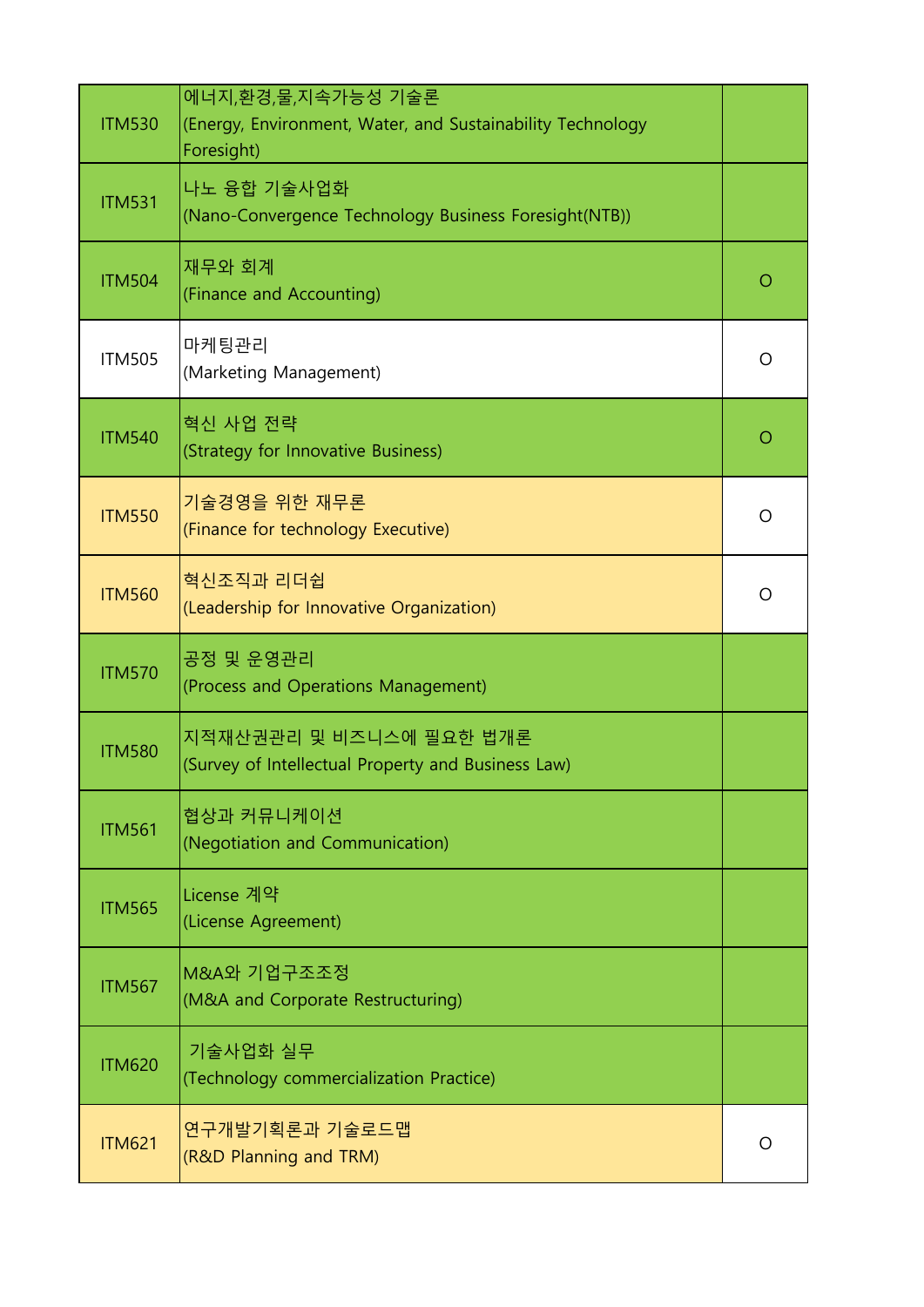| <b>ITM622</b> | 가치혁신 이론과 실제<br>(Value Innovation - theory and practice)                   |            |
|---------------|---------------------------------------------------------------------------|------------|
| <b>ITM633</b> | 지식 산업<br>(The Knowledge Industry)                                         | $\circ$    |
| <b>ITM634</b> | 혁신생태계론<br>(Innovation Ecosystem)                                          | $\circ$    |
| <b>ITM635</b> | 기업가들을 위한 법<br>(Entrepreneurial law)                                       |            |
| <b>ITM636</b> | 서비스 이노베이션<br>(Service innovation in Industries)                           | $\circ$    |
| <b>ITM637</b> | 영역적 관점에서 본 이노베이션 시스템<br>(Territorial perspective on Innovation System)    | $\circ$    |
| <b>ITM638</b> | 혁신정책론<br>(Policy Studies for Innovation)                                  |            |
| <b>ITM662</b> | 아키텍처 혁신과 모노즈쿠리<br>(Architecture Innovation and Monozukuri)                | O          |
| <b>ITM664</b> | 산업밸류체인과 기업성장<br>(Industry Value Chain and Company Development)            | O          |
| <b>ITM666</b> | 고급이노베이션 세미나<br>(Advanced Innovation Seminar)                              | $\bigcirc$ |
| <b>ITM668</b> | 혁신연구와 정성적 연구방법론<br>(Qualitative Research Methodology in Innovation Study) | $\bigcirc$ |
| <b>ITM800</b> | 기술경영 특강(3)<br>Special Topics(3) in Management of Technology               |            |
| <b>ITM801</b> | 기술경영 특강(1)<br>Special Topics(1) in Management of Technology               |            |
| <b>ITM802</b> | 기술경영 특강(2)<br>Special Topics(2) in Management of Technology               |            |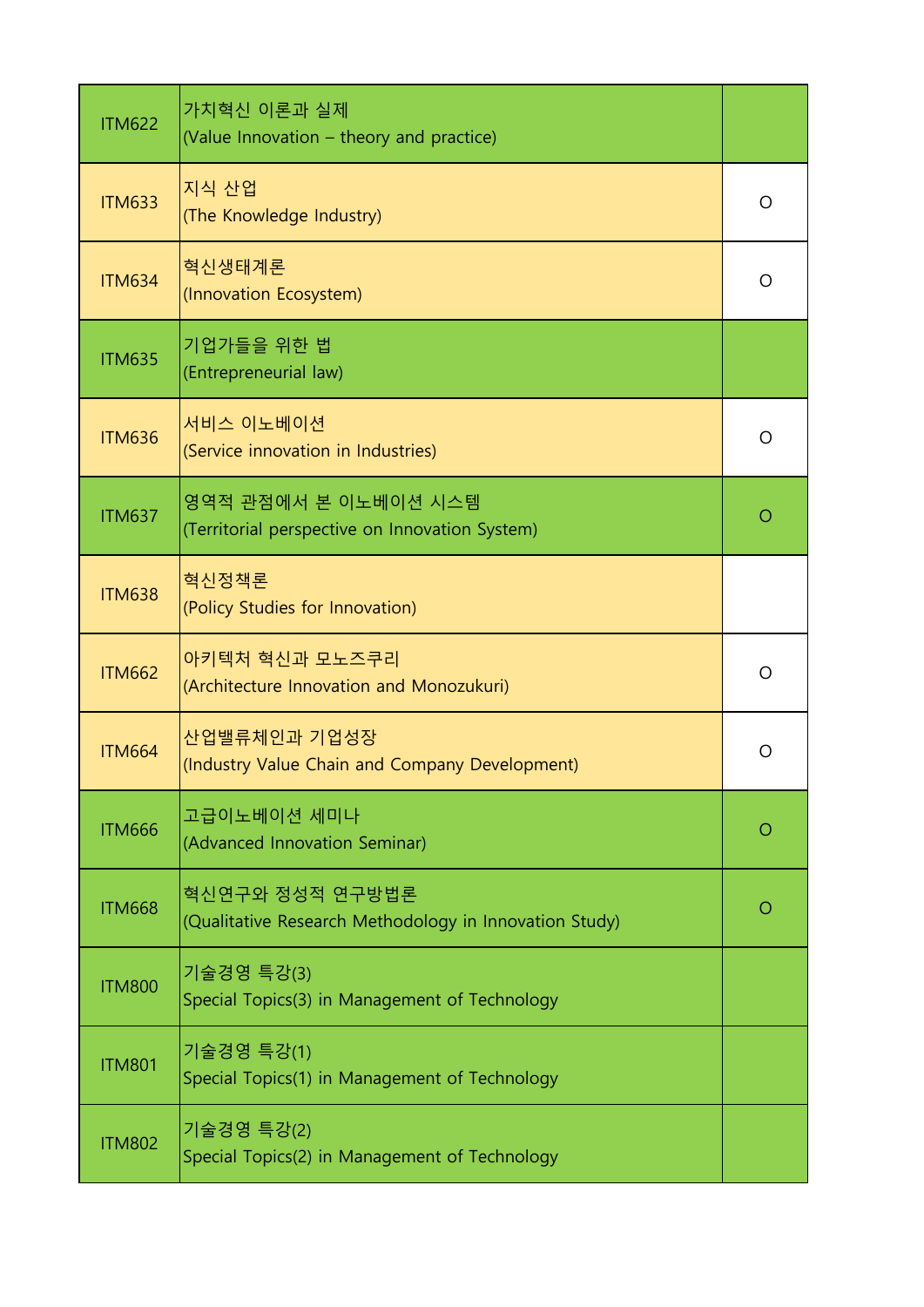| <b>ITM610</b> | 벤처창업의 이론과 실제<br>(Formation and Implementation of Entrepreneurial Ventures) |  |
|---------------|----------------------------------------------------------------------------|--|
| <b>ITM700</b> | 기술경영실습<br>(Technology Management Practice)                                 |  |
| <b>ITM960</b> | 논문연구 (석사)<br>(M.S. Thesis Research)                                        |  |
| <b>ITM965</b> | 개별 및 그룹연구 (석사)<br>(Individual/Group Study in M.S)                          |  |
| <b>ITM980</b> | 논문연구 (박사)<br>(Ph.D. Dissertation Research)                                 |  |
| <b>ITM985</b> | 개별 및 그룹연구 (박사)<br>(Individual/Group Study in Ph.D)                         |  |
| <b>ITM991</b> | 국내인턴쉽 I (Internship Program) I                                             |  |
| <b>ITM993</b> | 국내인턴쉽피(Internship Program)Ⅱ                                                |  |
| <b>ITM995</b> | 해외인턴쉽(International Internship)                                            |  |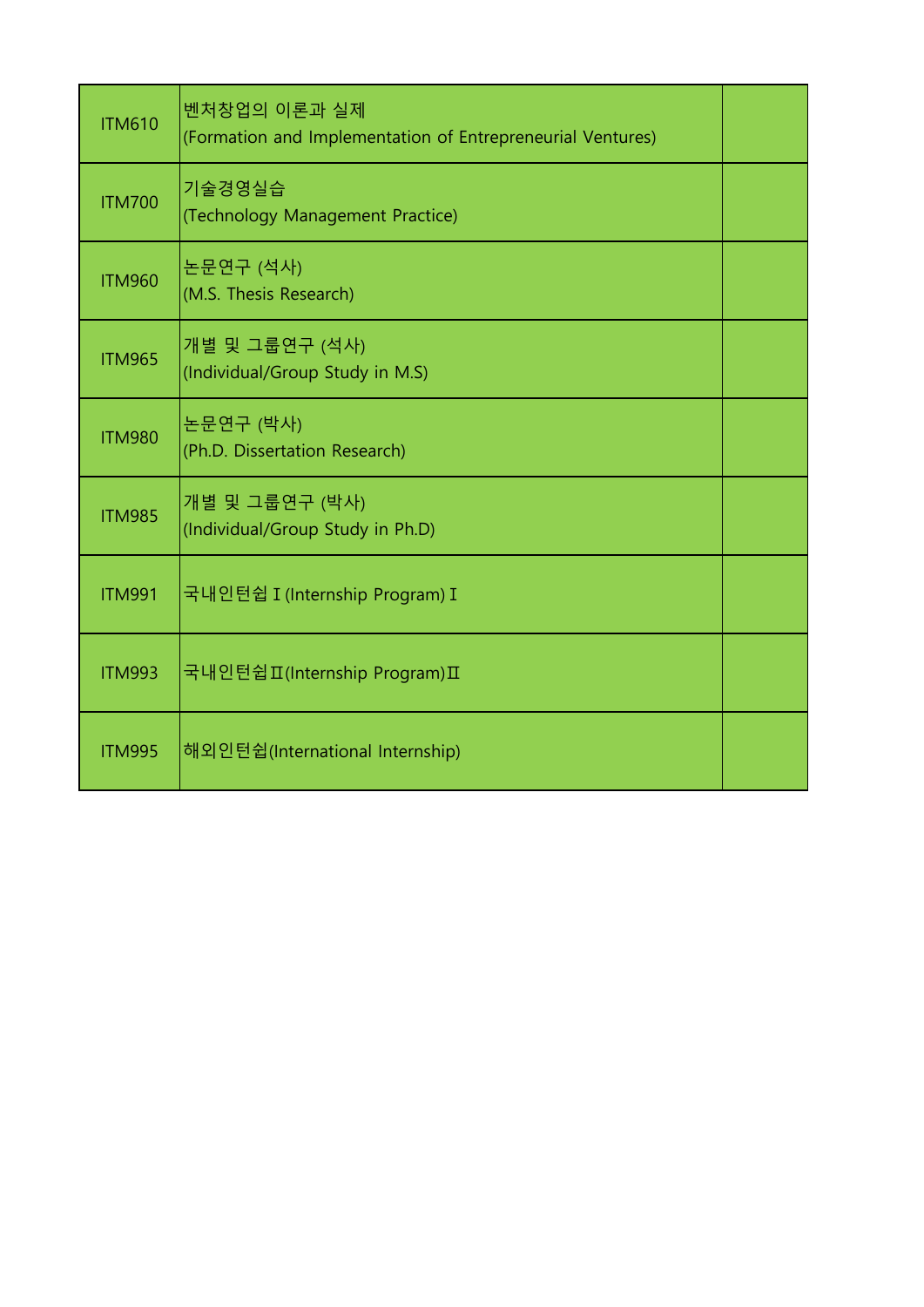| Learning Goals and Objectives |            |            |            |            |            |            |  |
|-------------------------------|------------|------------|------------|------------|------------|------------|--|
| 1                             | L2         |            | L3         |            | L4         |            |  |
| L12                           | L21        | L22        | L31        | L32        | L41        | L42        |  |
| $\bigcirc$                    | $\bigcirc$ |            | $\bigcirc$ | $\bigcirc$ | $\bigcirc$ | $\bigcirc$ |  |
|                               | $\bigcirc$ |            |            | $\bigcirc$ | $\circ$    | $\bigcirc$ |  |
|                               | $\bigcirc$ |            |            |            |            | $\bigcirc$ |  |
|                               |            |            | $\bigcirc$ | $\bigcirc$ |            |            |  |
|                               |            | $\bigcirc$ |            |            | $\bigcirc$ |            |  |
|                               |            | $\bigcirc$ |            |            | $\bigcirc$ |            |  |
|                               | $\bigcirc$ | $\bigcirc$ |            |            |            |            |  |
|                               | $\bigcirc$ | $\bigcirc$ |            |            | $\bigcirc$ |            |  |
| $\bigcirc$                    |            | $\bigcirc$ |            | $\bigcirc$ |            |            |  |
|                               | $\circ$    |            | $\bigcirc$ | $\bigcirc$ |            | $\circ$    |  |
|                               | $\bigcirc$ |            |            |            |            | $\circ$    |  |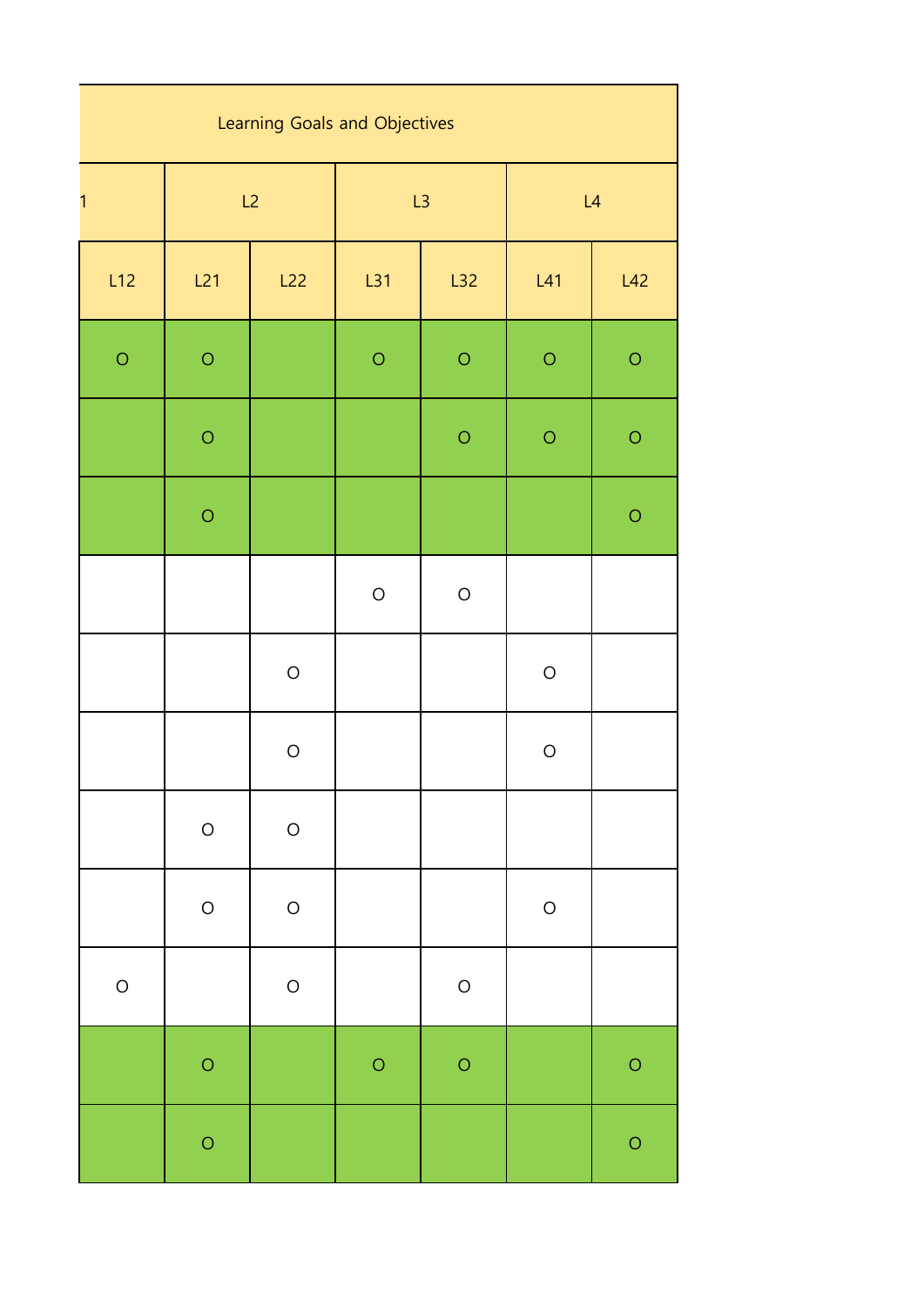|            | $\circ$    |            |            |            |            | $\bigcirc$ |
|------------|------------|------------|------------|------------|------------|------------|
|            | $\circ$    |            |            |            | $\circ$    | $\circ$    |
|            |            | $\bigcirc$ |            |            |            |            |
| $\bigcirc$ | $\bigcirc$ | $\bigcirc$ | $\bigcirc$ |            | $\bigcirc$ |            |
| $\circ$    | $\circ$    | $\circ$    | $\circ$    | $\bigcirc$ | $\circ$    | $\circ$    |
|            | $\bigcirc$ | $\bigcirc$ | $\bigcirc$ |            | $\bigcirc$ |            |
| $\bigcirc$ | $\bigcirc$ | $\bigcirc$ |            | $\bigcirc$ | $\bigcirc$ | $\bigcirc$ |
|            |            |            | $\bigcirc$ |            |            |            |
|            |            |            |            | $\bigcirc$ |            |            |
|            | $\circ$    |            |            |            |            |            |
|            |            |            |            | $\bigcirc$ |            |            |
|            |            |            |            | $\circ$    |            |            |
|            | $\circ$    |            |            |            |            | $\circ$    |
| $\bigcirc$ | $\bigcirc$ |            | $\bigcirc$ |            | $\bigcirc$ | $\bigcirc$ |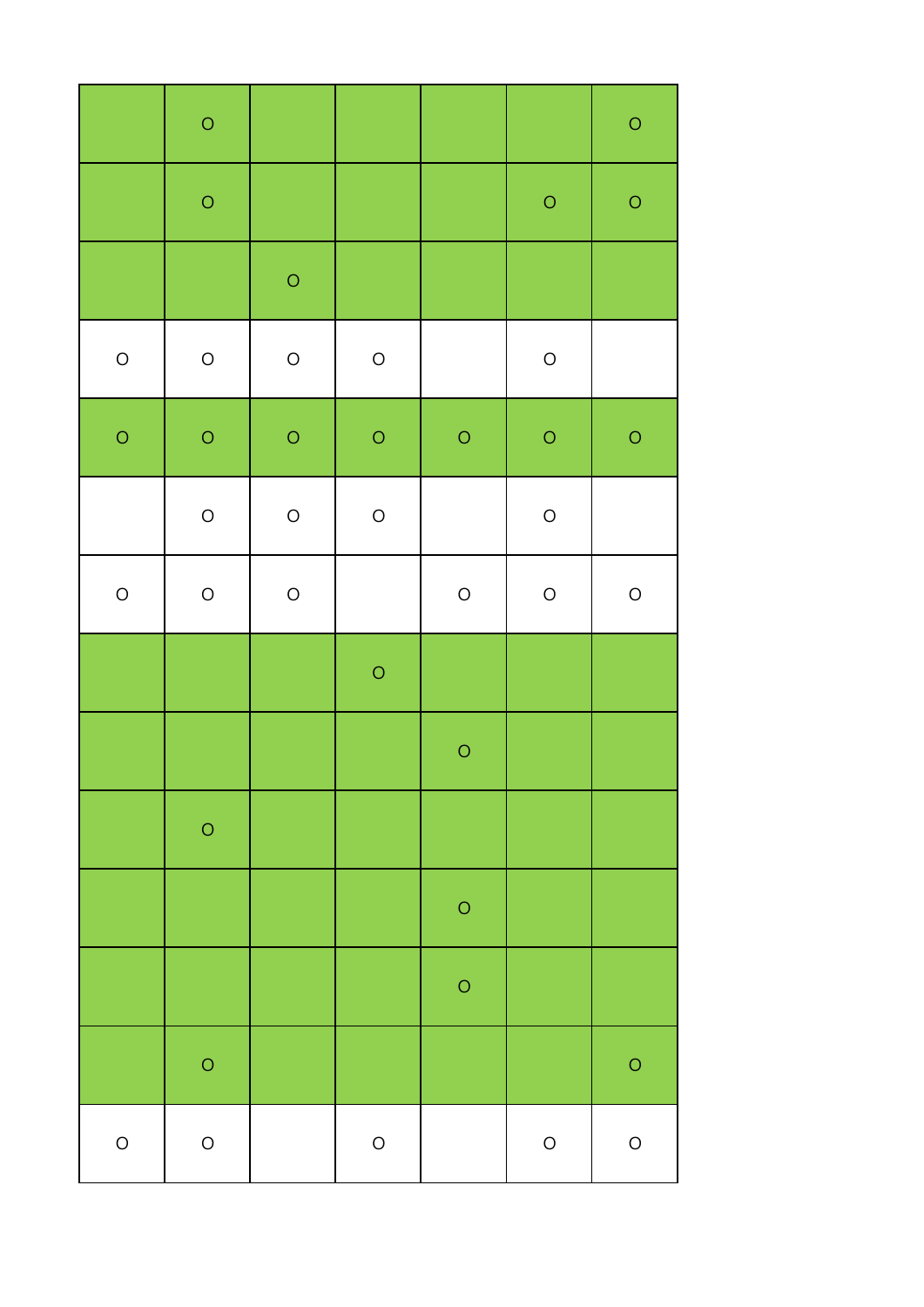| $\circ$    | $\circ$    |            |            |            |            |            |
|------------|------------|------------|------------|------------|------------|------------|
| $\bigcirc$ | $\bigcirc$ | $\bigcirc$ | $\bigcirc$ | $\bigcirc$ |            |            |
| $\bigcirc$ |            |            |            |            |            | $\bigcirc$ |
|            |            |            |            | $\circ$    |            |            |
| $\bigcirc$ |            |            | $\bigcirc$ | $\bigcirc$ | $\bigcirc$ | $\bigcirc$ |
|            | $\circ$    |            |            | $\bigcirc$ |            |            |
| $\bigcirc$ |            |            |            | $\bigcirc$ |            |            |
| $\bigcirc$ | $\bigcirc$ |            | $\bigcirc$ |            | $\bigcirc$ | $\bigcirc$ |
|            | $\bigcirc$ |            | $\bigcirc$ |            | $\bigcirc$ | $\bigcirc$ |
|            | $\circ$    |            |            |            |            | $\bigcirc$ |
|            | $\circ$    | $\circ$    |            | $\bigcirc$ |            |            |
|            | $\circ$    |            |            |            |            | $\bigcirc$ |
|            | $\circ$    |            |            |            |            | $\bigcirc$ |
|            | $\circ$    |            |            |            |            | $\bigcirc$ |